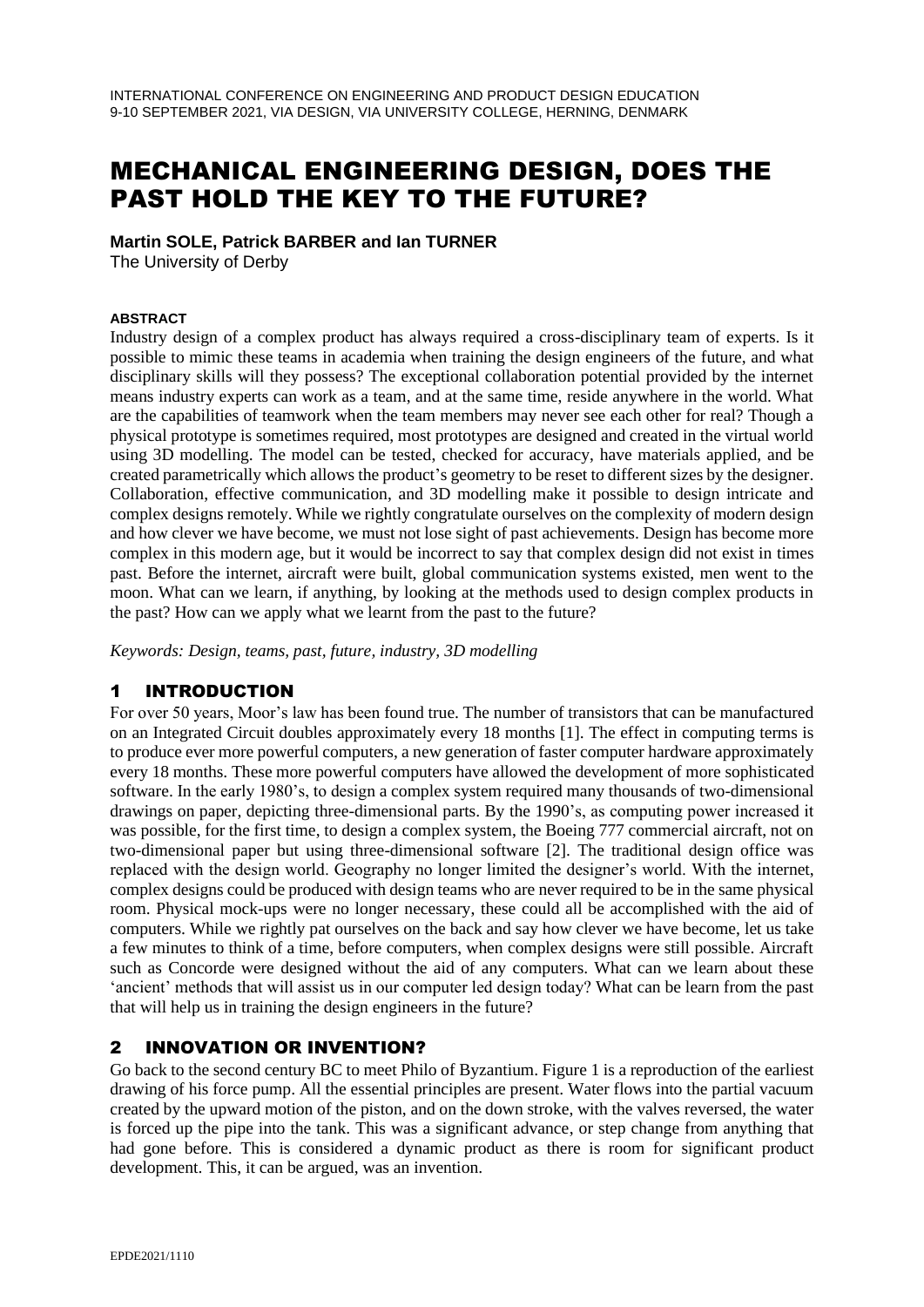With most inventions, Philo's force pump was refined and next appears in the form of Hero's force pump (Figure 2.) from the first century AD, some 300 year later. The refinements which are most notable are the replacement of two pipes for conveying water to the tank into one pipe, the single actuation beam pivoting in the centre and the introduction of a nozzle. The dynamic product is now considered static, with very little scope for significant product development. Hero's force pump is an innovation based on Philo's invention [3].



*Figure 1. Philo's force pump [3]*



*Figure 2. Hero's force pump [3]*

Moving forward to the 18<sup>th</sup> century when Newcomen developed the 'Atmospheric' Steam Engine [4]. Pumps that came before was based on Philo's and Hero's design and were limited to the strength of the operator. They could only pump water from a depth of around 12 m (40 ft) thus limiting the depth of mining operations. With Newcomen's steam engine, water could be pumped from much greater depths even though its efficiency was only around 8-10%. This was a dynamic product with room for significant improvement. This improvement came from James Watt's 1769 patented condenser which improved the efficiency of the steam engine to 12-14% which may not appear to be much but was a major step forward in technology [5].

Early designers probably passed on information by word of mouth. Later they saw the advantages of producing accurate, detailed sketches. Sketches are an important aid in idea generation and a way of piecing together unconnected ideas into design concepts. In our modern era, sketches have become scaled drawings and assist in providing missing data on dimensions and tolerances, and for simulating the operation of the product using 3D solid modelling [6]. Most students are adept at using computers and usually have little difficulty in using 2D and 3D Computer Aided Design (CAD) packages, but they do struggle to produce useful sketches [7]. The stepping-stone of sketching between an initial idea and developing it into a concept is an area that requires investigation.

The importance of a thorough literature review is demonstrated here. Hero carried out a literature review and found Philo's earlier design. The equivalent of a literature review in Hero's day involved travelling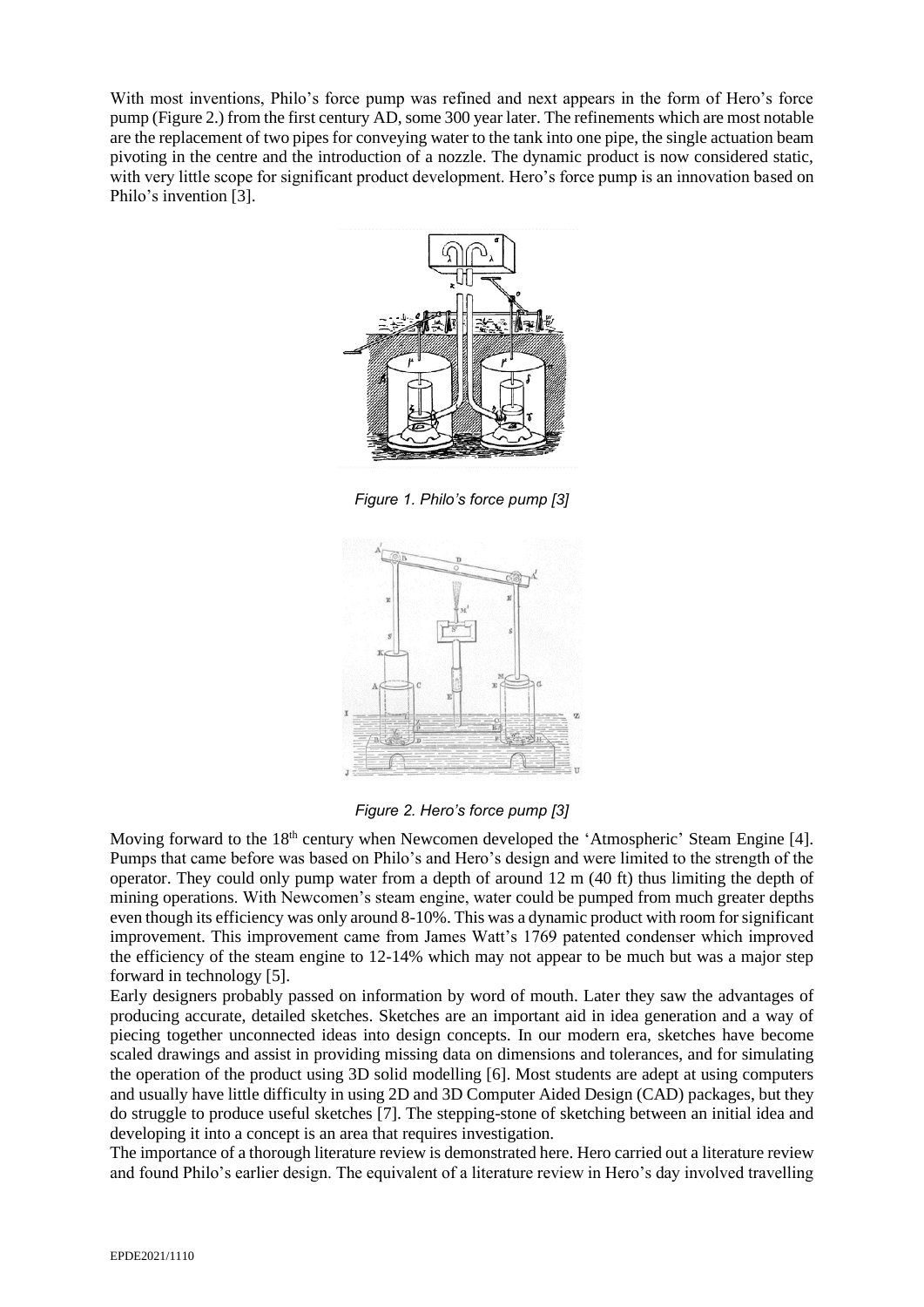to the few sources of information available to him. The ancient library at Alexandria with its estimated 400,000 scrolls, or of ancient Rome with their earliest lending libraries [8]. How much effort does it take to carry out a thorough literature review? Most design today is not invention but innovation of an earlier design that is found by carrying out a thorough literature review. Do students with their many sources of information carry out a thorough literature review? To be thorough requires researching areas that may appear completely unrelated to the planned design project. To illustrate, a well-known brand of washing powder advertise that it cleans using the power of oxygen. This appears to be a rather spurious claim. While researching, would it be obvious to research fishing boats, no, even though fishermen for years have put their dirty clothes in a net over the rear of the boat. The churning of the propeller releases oxygen which cleans the clothes. Something totally unrelated to washing powder, fishing boats, provided a valuable clue to the researcher. Do students appreciate the importance of such a review? Are they taught how to carry a thorough review?

## 3 THE R100 AND R101

Moving forward to the  $20<sup>th</sup>$  Century. On 24 August 1921, the airship R38, with a crew of 49 on board was practicing turning trials over the Humber Estuary. This involved turns at full helm and full speed. It suffered structural failure and broke in two, killing 44. During the subsequent investigation it came out that responsible officials had made no calculations whatsoever of the aerodynamic forces acting on the ship in flight. No one was sacked over it, or even suffered censure. This same team was entrusted later to the building of the R101, see Figure 3.



*Figure 3. R101 [9]*

In 1924 a team was put together to begin design on another airship, the R100. The team was led by Mr. B.N. Wallis, made famous later during World War 2 for designing the Wellington Bomber, the bouncing mine that destroyed the great dams of Germany, and finally some of the largest bombs of the war, Tallboy (6 tons) and Grand Slam (10 tons). This small team used a pair of 'Calculators', specialists specifically employed to determine the stresses acting on the airship frame. This could take up to 2-3 months and began by estimating the forces in the frame, then re-calculating the forces until a satisfactory resultant of zero was obtained. The final check was made by determining the horizontal and vertical forces throughout the frame, and if the calculations were correct, they too would give a resultant of zero. These hand calculations would fill 50 pages of foolscap [10]. This airship during its trial flights proved to be a successful and safe airship. The R100 clearly demonstrates the importance of stress calculations followed by re-calculations using different but complimentary methods until satisfactory results are obtained.

Let us now return to the R101. The work on it was finished on the  $12<sup>th</sup>$  October 1929. Two days later it slipped from the mast at Cardington, United Kingdom, on its maiden flight. After several flights it was decided that the lifting capacity of the airship required increasing, and at the same time to initiate as much weight saving as practical. Were these major changes due to a lack of pre-manufacture calculations? The decision was made to insert an extra section in the centre of the airship which would increase the length by 53ft from 724ft to 777ft. The gross lift had been increased to 167.2 tons, with the fixed weight now 117.9 tons, giving 14.4 tons increase in disposable lift to 49.3 tons [11]. After brief trials and a Certificate of Airworthiness that was issued just before departure, the airship left for a journey to India. In poor weather it made it just south of Beauvais, France where is crashed killing 48 out of a compliment of 54.

The two tragedies of the R38 and R101, both designed by the same team which was known to be lacking in producing accurate or any calculations, highlights the importance of applying correct mechanical principles during a design project. Today, software provides many opportunities to determine the stress,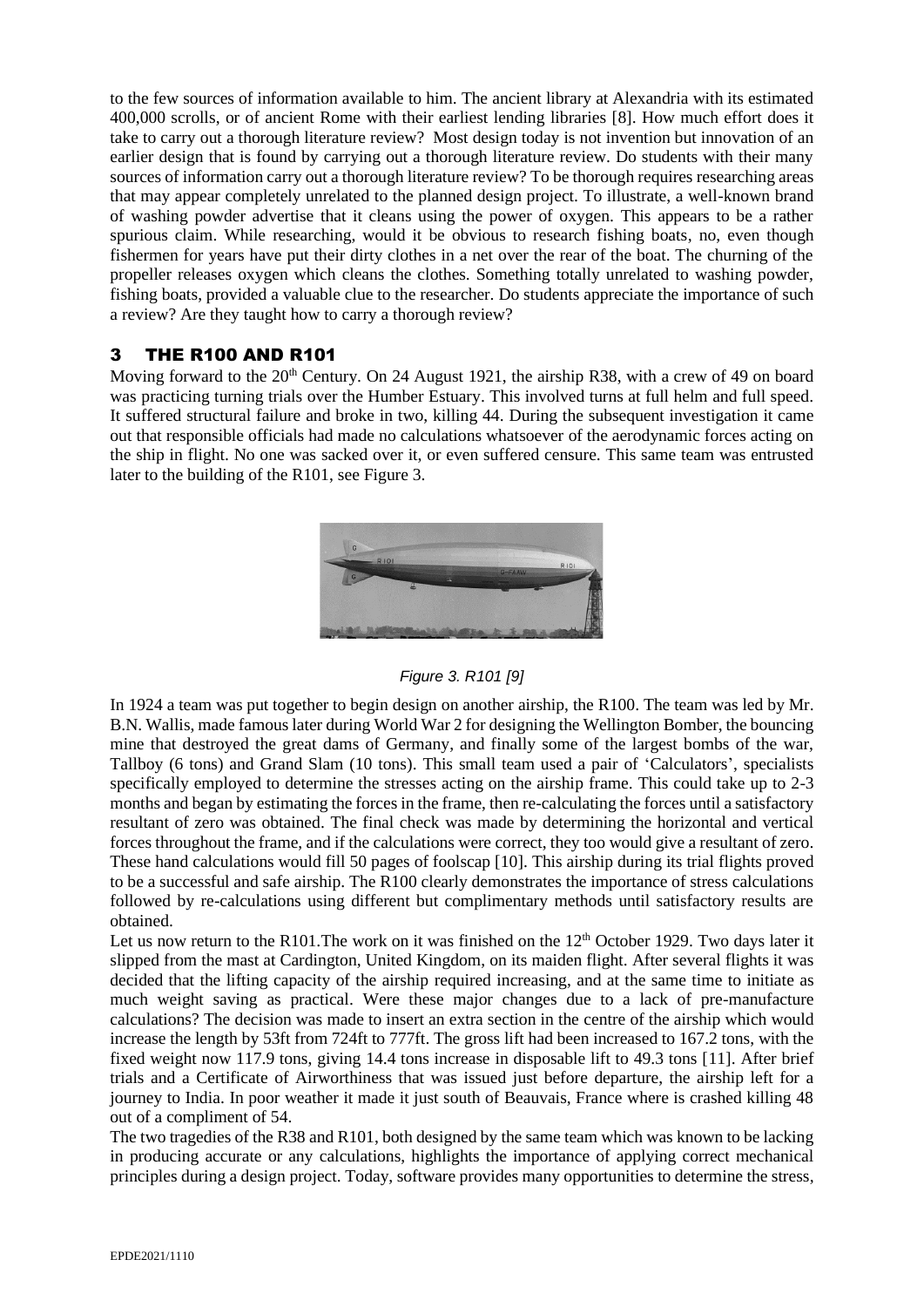strain, and deflection of a component. 3D modelling with Finite Element Analysis (FEA) can, in a fraction of the time, produce results that the engineers working on the airships could only dream of [12]. But much more is required. Using 3D modelling software is not difficult to learn. Understanding its limitations takes much longer. Students must be aware of the requirement to validate the setting up of the software so that correct results are obtained. SolidWorks, a 3D modelling supplier provides 142 validation examples to help the user understand these limitations [13].

To back up modern day FEA simulations, calculations based on accepted industry calculations are also necessary. When the R100 was in its design stage, 'Calculators' spent months calculating the effect of forces acting on the airship frame. They backed up their calculations by checking them using a different set of equations. Do we teach our students to do likewise? They usually have enough difficulty using one set of equations and getting them to match the results from FEA. When they do not match, which is right, and which wrong? The more methods students understand and can use to calculate stress the more accurate will be their results. As an example, a basic, but extremely important calculation is that of stress in beams. What methods are they taught? Macaulay's, Castigliano's, Superposition, and Elastic Energy. Any or all these methods can be used to determine the stress in a beam, then recheck it and finally to confirm the results using a validated FEA method.

# 4 CONCORDE

The design and manufacture of Concorde (Figure 4.) was an early example of international cooperation. On the 5th November 1956 the first of 7 meetings took place of the Supersonic Transport Aircraft Committee. Several technical subcommittees each had 12 meetings, Air Registration Board, Aircraft Research Association, National Physical Laboratory, and College of Aeronautics. Finally, Specialist Working Groups met many times. By 29<sup>th</sup> November 1962, the historic Anglo-French Agreement to build Concorde was signed [14]. This agreement provided details of the responsibilities each country was to assume. Five main areas of equal sharing were stipulated, Structure, Systems, Aerodynamics, Strength and aero-elasticity calculations, and Weight and Centre of Gravity estimates. Later, the aircraft ancillary systems were allocated to each country. A 50/50 split was the aim. As an example, the hydraulic pumps were designed and manufactured separately by both countries to eliminate the possibly of both countries' pumps having the same fault, if any.

Nothing like Concorde had ever been attempted before. The technical problems were immense. All parts were designed using 2D systems to represent 3D parts. Only the most basic computer systems existed, so nearly all calculations were carried out manually. The designers could only dream of Finite Element Analysis (FEA) and virtual mock-ups. Therefore, as Mr. James Hamilton, the Director-General (Concorde) at the Ministry of Aviation said 'This airplane was the most tested airplane of all time. We had rigs for everything.... we were putting all the systems together under real flight conditions for the first time, you can never be quite sure' [14].



*Figure 4. Concorde*

The effect of coordinating the United Kingdom and France's input, designing, and then redesigning, inflation, devaluation, changes in exchange rates, testing, flight testing was shown clearly in the increasing costs. In 1962 the estimated cost was £150-170m. By 1979 the estimated cost had spiralled to £1129m.

Concorde is an example of teamwork and cooperation between two countries. Regular meetings were held, and clear lines of responsibilities decided upon. The design was world leading which made the development costs extremely high. Software FEA simulation was not an option the Concorde designers had. Even if software FEA simulation was available, it would not have helped with the problems the designers were facing. Software FEA simulation is very good for known problems, problems that the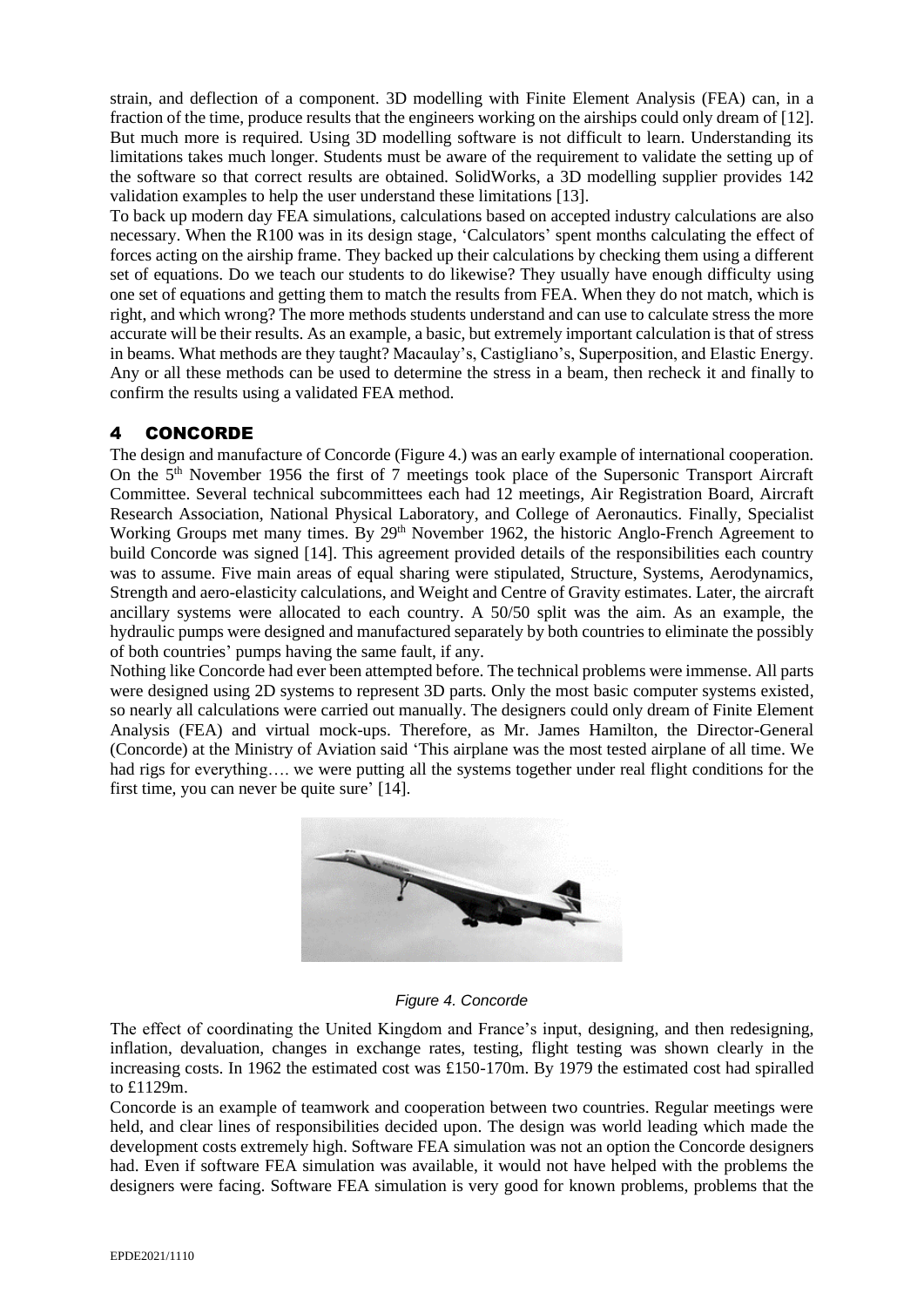computer programmers could include, but no good for cutting edge design. When teaching design to students, it is vital that they understand fully the software they are using, but more important, its limitations.

# 5 BOEING 777 -THE COMPUTER AGE

The designers and manufacturers in early aircraft builds at Boeing were around 50 yards apart from each other. As the scale of the company grew, little enclaves developed. Structures went in one place, air conditioning another. The culture of the company became 'Us and them'. Earlier aircraft builds could have around 100,000 parts produced on 2D drawings. Various mock-ups were produced, growing in complexity, to check that all the different parts would fit together.

When the planning to design and build a new aircraft, the Boeing 777 (Figure 5), it was decided this culture had to change. Design-Build Teams brought specialists together, manufacturing, tooling, planning, engineering, finance, materials etc.

For the first time, computers were powerful enough to design 3D parts virtually. Computer-graphics Aided Three-dimensional Interactive Applications (CATIA) format was used. These virtual parts could then be assembled using a second program, Electronics Preassembly in the CATIA (EPIC). Boeing distributed 2,200 computer terminals among its design team. All this was connected to the world's largest grouping of IBM mainframe computers (8 off). This system allowed manufacturers in Japan, engine makers in the United States of America and the United Kingdom immediate access to the data.



*Figure 5. Boeing 777 [15]*

During the planning phase, justification for the use of a very expensive computer system to design the aircraft was required. The planners looked back at a previously manufactured aircraft, the Boeing 767. They concentrated on certain aspects of its design such as the doors. On this aircraft there was two doors, passenger, and cargo. The doors, during the design phase required 1,341 modifications. The planner's put a dollar value on these modifications and came to a staggering total of \$64 million. To put this amount in context, a new Boeing 767, back in the 1970's cost \$100 million. When the doors on the new Boeing 777 were designed by two DBT's using the new CATIA and EPIC systems the errors were reduced by 95% which also equates to similar financial savings. Another example was using CATIA and EPIC to check 20 pieces of the flap system. The computer ran 207,601 checks for interferences between parts. A total of 251 interferences were highlighted. These were printed out and at the next DBT meeting it was decided who would be responsible for which interference, saving any possible duplication.

The importance of modern computer systems is emphasized by the Boeing 777 design and manufacture. Today the CATIA and EPIC systems are combined into one system making for even more savings. The importance of design being a team operation was shown by using Design-Build Teams [2].

## 6 CONCLUSIONS

Looking through this brief history of designing complex components it becomes clear that our ability to design complex systems with relative simplicity was built on the shoulders of design engineers who were giants in their fields. Philo's and Hero's Force Pump reminds us of the importance and simplicity of communication using sketches. Can computers compete with pencil and sketch pad? Not yet, but this could be an area for development. To get the most benefit from a literature review, be thorough and think 'outside the box'. The crashes of the R101 and R38 demonstrate what could happen when designing an airship, with little to no calculations. Compare them with the successful R100, where the stresses were fully calculated, and the importance of double-checking calculations. Does the reliance of students on 3D modelling and FEA need to be reduced and manual calculations increased? Concorde's technical design, which still marvels today, must be weighed with the astronomical costs involved in